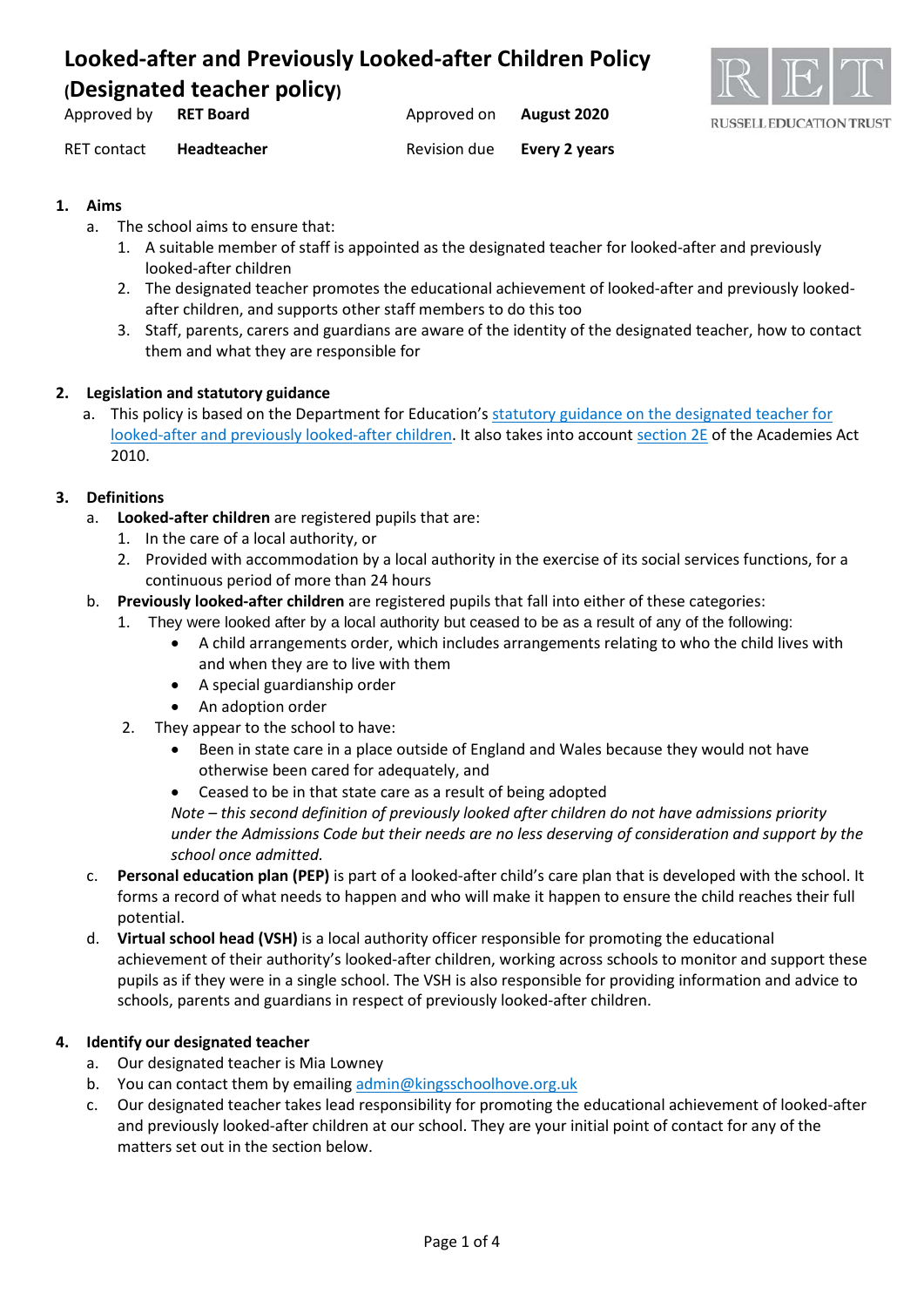

Approved by **RET Board Approved on August 2020** RET contact **Headteacher** Revision due **Every 2 years**

#### **5. Role of the designated teacher**

#### a. **Leadership responsibilities**

- 1. The designated teacher will:
	- Act as a central point of initial contact within the school for any matters involving looked-after and previously looked-after children
	- Promote the educational achievement of every looked-after and previously looked-after child on roll by:
		- a. Working with VSHs
		- b. Promoting a whole school culture where the needs of these pupils matter and are prioritised
	- Take lead responsibility for ensuring school staff understand:
		- a. The things which can affect how looked-after and previously looked-after children learn and achieve
		- b. How the whole school supports the educational achievement of these pupils
	- Contribute to the development and review of whole school policies to ensure they consider the needs of looked-after and previously looked-after children
	- Promote a culture in which looked-after and previously looked-after children are encouraged and supported to engage with their education and other school activities
	- Act as a source of advice for teachers about working with looked-after and previously looked-after children
	- Work directly with looked-after and previously looked-after children and their carers, parents and guardians to promote good home-school links, support progress and encourage high aspirations
	- Have lead responsibility for the development and implementation of looked-after children's PEPs
	- Work closely with the school's designated safeguarding lead to ensure that any safeguarding concerns regarding looked-after and previously looked-after children are quickly and effectively responded to
	- Involve parents and guardians of previously looked-after children in decisions affecting their child's education

#### b. **Supporting looked-after children**

- 1. The designated teacher will:
	- Make sure looked-after children's PEPs meet their needs by working closely with other teachers to assess each child's specific educational needs
	- Have overall responsibility for leading the process of target-setting in PEPs
	- Monitor and track how looked-after children's attainment progresses under their PEPs
	- If a child is not on track to meet their targets, be instrumental in agreeing the best way forward with them in order to make progress, and ensure that this is reflected in their PEP
	- Ensure the identified actions of PEPs are put in place
	- During the development and review of PEPs, help the school and relevant local authority decide what arrangements work best for pupils
	- Ensure that:
		- a. A looked-after child's PEP is reviewed before the statutory review of their care plan this includes making sure the PEP is up to date and contains any new information since the last PEP review, including whether agreed provision is being delivered
		- b. PEPs are clear about what has or has not been taken forward, noting what resources may be required to further support the child and from where these may be sourced
		- c. The updated PEP is passed to the child's social worker and VSH ahead of the statutory review of their care plan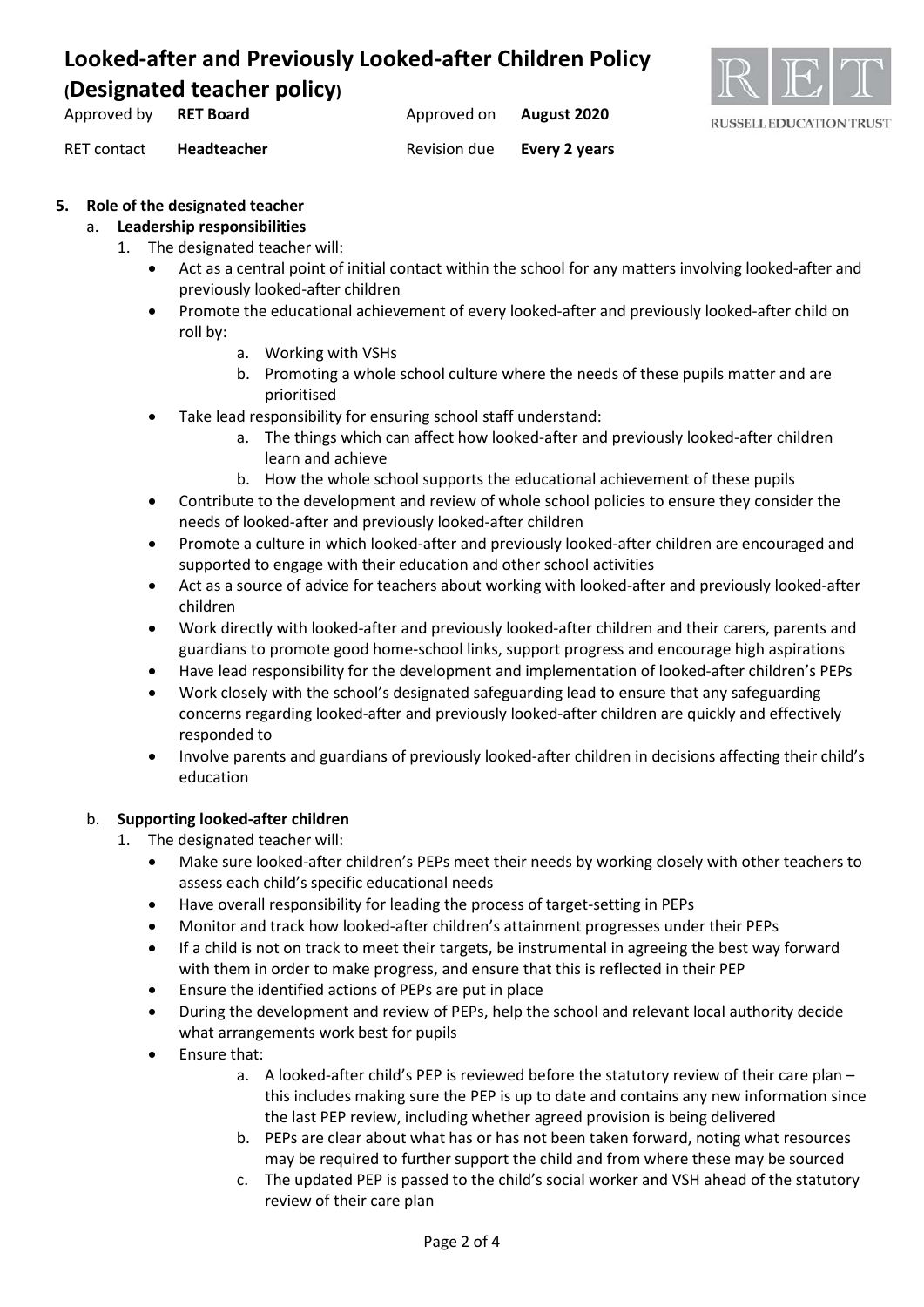

| Approved by | <b>RET Board</b> | Approved on  | August 2020   |
|-------------|------------------|--------------|---------------|
| RET contact | Headteacher      | Revision due | Every 2 years |

• Transfer a looked-after child's PEP to their next school or college, making sure it is up to date and that the local authority responsible for looking after them has the most recent version

#### c. **Supporting both looked-after children and previously looked-after children**

- 1. The designated teacher will:
	- Ensure the specific needs of looked-after and previously looked-after children are understood by staff and reflected in how the school uses pupil premium funding
	- Work with VSHs to agree how pupil premium funding for looked-after children can most effectively be used to improve their attainment
	- Help raise the awareness of parents and guardians of previously looked-after children about pupil premium funding and other support for these children
	- Play a key part in decisions on how pupil premium funding is used to support previously lookedafter children
	- Encourage parents' and guardians' involvement in deciding how pupil premium funding is used to support their child, and be the main contact for queries about its use
	- Ensure teachers have awareness and understanding of the specific needs of looked-after and previously looked-after children in areas like attendance, homework, behaviour and future career planning
	- Be aware of the special educational needs (SEN) of looked-after and previously looked-after children, and make sure teachers also have awareness and understanding of this
	- Ensure the [SEND code of practice,](https://www.gov.uk/government/publications/send-code-of-practice-0-to-25) as it relates to looked-after children, is followed
	- Make sure PEPs work in harmony with any education, health and care (EHC) plans that a lookedafter child may have
	- Ensure that, with the help of VSHs, they have the skills to identify signs of potential SEN issues in looked-after and previously looked-after children, and know how to access further assessment and support where necessary
	- Ensure that they and other staff can identify signs of potential mental health issues in looked-after and previously looked-after children and understand where the school can draw on specialist services
	- Put in place robust arrangements to have strengths and difficulties questionnaires (SDQs) completed for looked-after children, and use the results of these SDQs to inform PEPs
	- Put in place mechanisms for understanding the emotional and behavioural needs of previously looked-after children

#### d. **Relationships beyond the school**

- 1. The designated teacher will:
	- Proactively engage with social workers and other professionals to enable the school to respond effectively to the needs of looked-after and previously looked-after children
	- Discuss with social workers how the school should engage with birth parents, and ensure the school is clear about who has parental responsibility and what information can be shared with whom
	- Be open and accessible to parents and guardians of previously looked-after children and encourage them to be actively involved in their children's education
	- Proactively build relationships with local authority professionals, such as VSHs and SEN departments
	- Consider how the school works with others outside of the school to maximise the stability of education for looked-after children, such as: